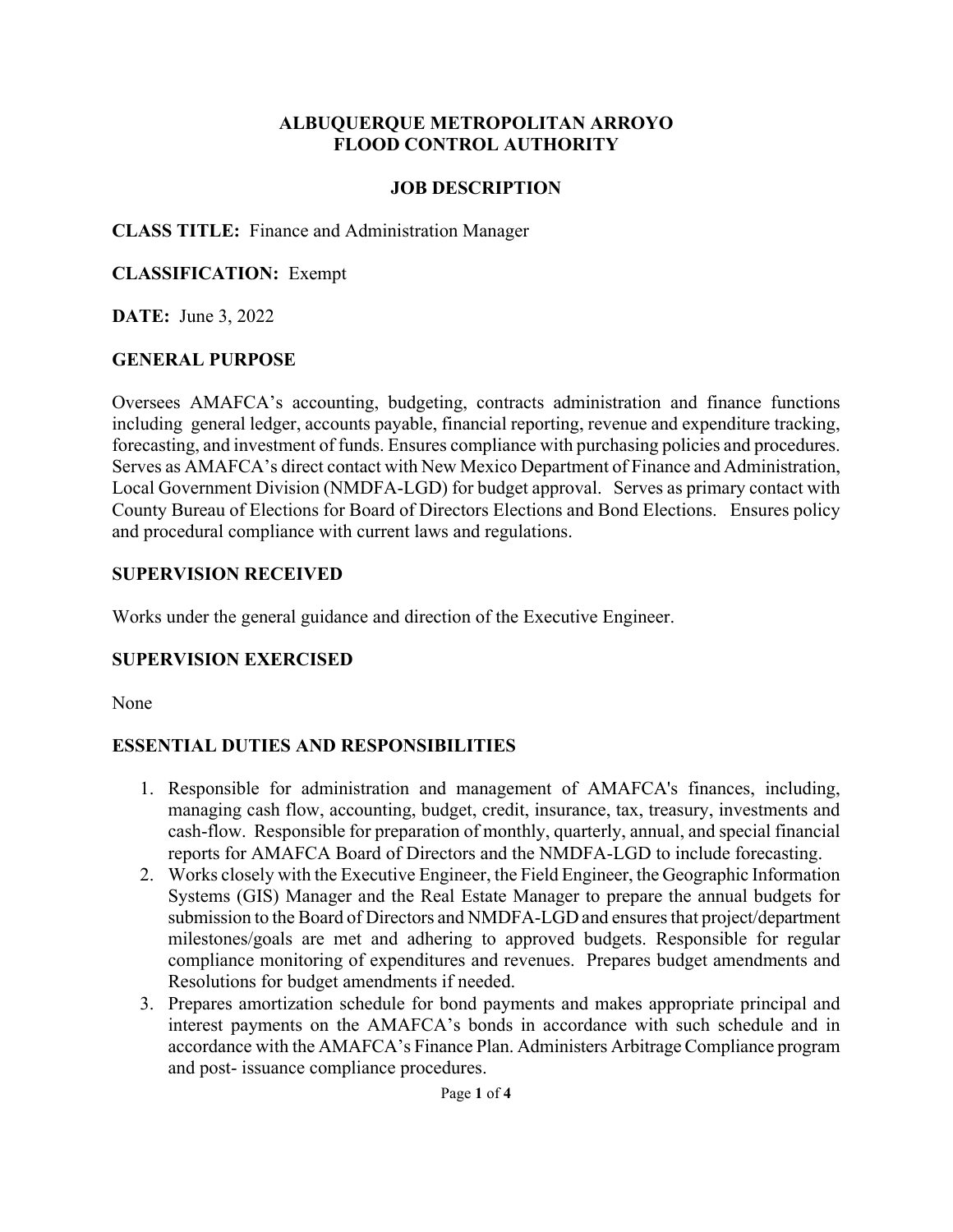- 4. Coordinates with AMAFCA's financial advisor, bond counsel, Bernalillo County Assessor, and the Department of Finance and Administration, Local Government Division regarding Ad Valorem tax levies. Monitors property taxes received from the Bernalillo County Treasurer each month and makes tax distribution to the Operating and the Debt Service Funds.
- 5. Works closely with Executive Engineer, Financial Advisor, and Bond Counsel in preparation for Bond sale.
- 6. Responsible for obtaining the services of an independent auditor to conduct the annual audit of AMAFCA, including the issuance of an RFP for services in compliance with the Office of the State Auditor and the Audit Rule.
- 7. Serves as AMAFCA's Central Purchasing Agent; general oversight responsibility for all procurement of goods and services by AMAFCA, including record-keeping; preparation of Purchase Orders; verification of delivery of goods and services, and accuracy of charges; making and maintaining records of payment. Drafts and recommends changes to the procurement code in compliance with the New Mexico State Procurement Code.
- 8. Maintains inventory lists for AMAFCA, other than real estate. Reviews inventory lists annually to access inventory for deletion. Prepares "Official Finding" for signature by the Board of Directors if items are to be deleted from the AMAFCA's inventory in compliance with Resolution 2006-16, *Relating to the Disposition of Obsolete, Worn-out or Unusable Personal Property*.
- 9. Responsible for coordination and processing of personnel and payroll actions and benefits with City of Albuquerque. Coordinates with management and appropriate parties on unemployment, Workers' Compensation, Certified Driver's Licenses, etc. Consults with Human Resources as appropriate.
- 10. Manages insurance coverage for tangible personal property, including Directors' Bonds, workers' compensation, liability, and surety insurance.
- 11. Administer AMAFCA's Bond Elections. Works closely with Bond Counsel to ensure Bond election schedule is followed and appropriate resolutions are passed and adopted by the Board of Directors.
- 12. Administer AMAFCA's Board of Directors Elections and ensures the election schedule is followed and appropriate resolutions are passed and adopted by the Board of Directors. Works closely with the Secretary of State and the Bernalillo County Clerk Bureau of Elections Director to ensure that AMAFCA is included in Election Proclamation and on the election ballots.
- 13. General oversight responsibility for payment of invoices and maintaining records of payments.
- 14. Other duties as assigned.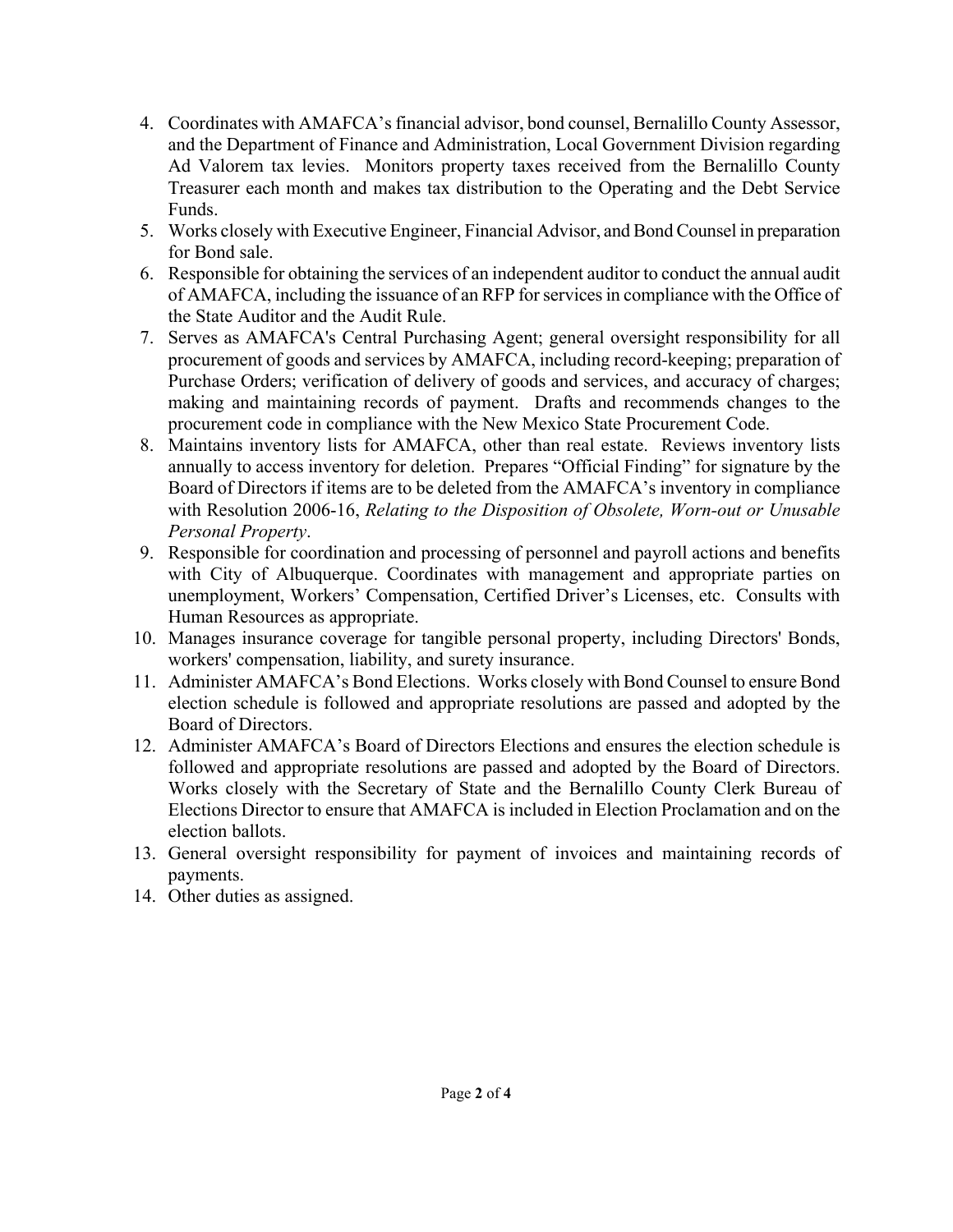# **REQUIRED QUALIFICATIONS AND EXPERIENCE**

- 1. Completion of a bachelor's degree in accounting from an accredited college or university required.
- 2. Five years of experience in accounting with a thorough knowledge of the principles and practices of budgeting and MIP Fund Accounting as applicable in a local government setting including pertinent statements of the Governmental Accounting Standards Board (GASB).
- 3. Must have a thorough knowledge of forecasting, investing, and government procurement.
- 4. Experience and demonstrated skill in preparing, reviewing, and analyzing financial statements, schedules, and budgets.
- 5. Proficient computer skills, with emphasis on fund accounting software and spreadsheets.
- 6. Must possess good verbal and written communication skills, including ability and experience in dealing with other governmental agencies and the public.
- 7. Must have ability to self-start, and to work without constant supervision.
- 8. Must have a valid New Mexico driver's license
- 9. Must show proof of automobile insurance.
- 10. Must be able to be bonded.

# **PHYSICAL DEMANDS**

The physical demands described here are representative of those that must be met by an employee to successfully perform the essential functions of this job. Reasonable accommodations may be made to enable individuals with disabilities to perform the essential functions.

Work is performed mostly in office settings. Hand-eye coordination is necessary to operate computers and various pieces of office equipment. Specific vision abilities required by this job include close vision for working with data and on computers.

While performing the duties of this job, the employee is occasionally required to stand; walk; use hands to handle, feel or operate objects, tools, or controls; and reach with hands and arms. The employee is occasionally required to sit; climb or balance; stoop, kneel, crouch, and talk. Sufficient hearing ability is needed to detect when visitors enter the building, to converse on the telephone and two-way radio, and converse in meetings and interpersonal dialogue.

The employee must occasionally lift and/or move up to 25 pounds and be able to reach and file material from floor level up to six feet above the floor.